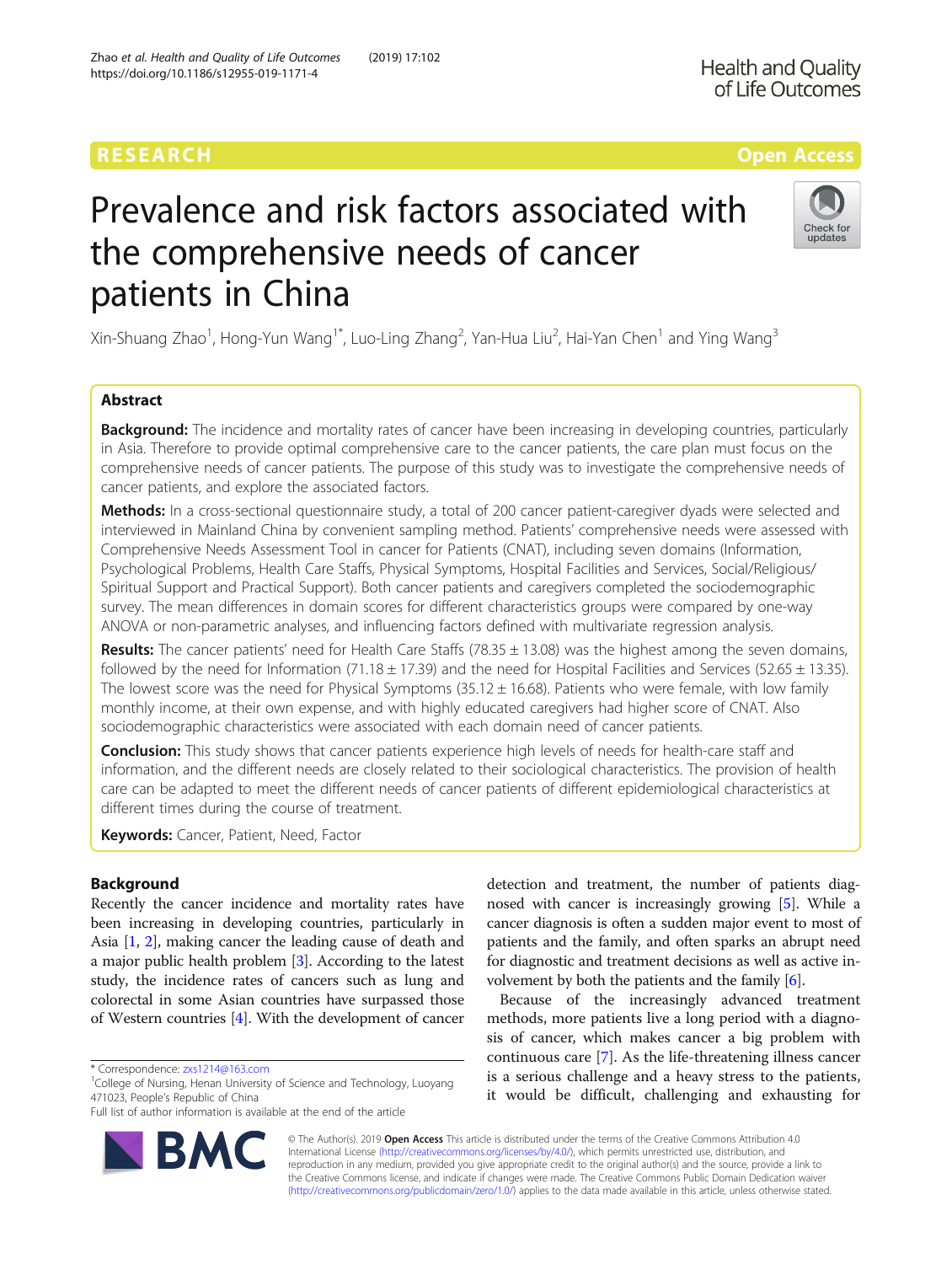cancer patients to cope with sudden disease [\[7](#page-9-0), [8\]](#page-9-0). And as a result, the cancer patients suffer from the disease burden, such as physical discomfort, mental stress and economic pressure, associated with the symptoms and treatment of cancer  $[9, 10]$  $[9, 10]$  $[9, 10]$  $[9, 10]$  $[9, 10]$ . The care activities of cancer patients include estimating, planning, decision making, symptom assessment, problem solving, and accessing health system. This complex care of cancer patients needs comprehensive knowledge and skills while many patients are uncertain about the concrete situation and severity of disease, survival time, how to improve the condition, and how to adjust the psychological pressure [\[11\]](#page-9-0).

Patient-centred care is the gold standard for provision of healthcare in the world [[12\]](#page-9-0). It need to be recognized that cancer patients have legitimate needs for help from health care professionals and the social support. Recently, the International Psycho-oncology Society (IPOS) published its Standard of Quality Cancer Care [\[13\]](#page-9-0), a new quality standard to support the development and implementation of new clinical practice guidelines. Accordingly, care should no longer focus solely on delivery of medical treatment but also look to encompass the person's needs for information, practical support, psychological and social support in order to fully support that person's physical, emotional and psychological wellbeing throughout their illness. And if the needs of patients were not met, it may have impact on their mental and physical health, and consequently patients may miss the disease recovery.

Therefore to provide optimal comprehensive care to the cancer patients, the care plan must focus on the comprehensive needs of cancer patients [\[14](#page-9-0)]. In terms of symptom management and pressure adjustment, the majority of patients needed substantial help, however that need was unmet for in many previous studies [\[15](#page-9-0), [16](#page-9-0)]. These results are directly linked to the patients' quality of life, personal aspirations, values, and quality of their relations and needs. For healthcare staffs, assessment of these various needs means that they need to pay more attention to the patients themselves as individuals during the various stages of their disease, beginning from diagnosis until the terminal phase.

Although many studies have investigated the prevalence of the unmet needs among various types of cancer patients in Asian countries, only the information need, psychosocial need or some unilateral need was explored, or just one particular type of cancer, lack of comprehensiveness [\[17](#page-9-0)–[19\]](#page-9-0). Several factors associated with high care needs had been confirmed by some previous studies, such as socio-demographic factors (age, gender, education level, marital status or financial situation), and clinical factors (sick time, severity, type of treatment received and physical function) [\[7](#page-9-0), [8](#page-9-0), [20\]](#page-9-0). Early detection of the comprehensive needs of cancer patients is important not only to reduce the suffering caused to the patient but it may improve the quality of cancer care [\[21](#page-9-0)].

So it is very important to understand the comprehensive needs of cancer patients for developing and improving services to address the identified gaps in cancer care [[22](#page-9-0)]. The original scales were developed for cancer patients and caregivers, of which one was CNAT (for patients) and the other was CNAT-C (for caregivers). On the other hand, due to the particularity of cancer disease, patients are closely related to caregivers and interact with each other, so this study was conducted among patients but also caregivers. The aim of this study was to measure the comprehensive needs of cancer patients, and explore the possible factors associated with their needs.

#### **Methods**

#### Subjects and procedure

From April to October 2016, the cross-sectional study recruited participants involving cancer patients and caregivers from four tertiary hospitals in China by convenient sampling method: First Affiliated Hospital of Henan University of Science and Technology, Second Affiliated Hospital of Henan University of Science and Technology, Renmin Hospital of Henan Province, and Zhongxin Hospital of Luoyang. This study had been approved by the Human Research Ethics Committee of Henan Medical Association (2015–081025). Inclusion criteria for the cancer patients were: (1) over 18 years old; (2) being diagnosed with cancer; (3) currently receiving treatment or follow-up; (4) having the ability to read and write Chinese, and (5) willing to give their informed consents to participate in the study. The sample size was calculated by the following formula,  $N = \left(\frac{U_a \sigma}{\delta}\right)^2$ . In the formula,  $U_{\alpha}$  is the U value corresponding to the testing level α, and σ is the total standard deviation, and δ is the admissible error. The total of 216 questionnaires were actually distributed and the response rate was 92.6% (200 of 216 were returned). The final number of completed cases was 200 cancer patients and 200 caregivers (See Table [1](#page-2-0) for the basic characteristics of these participants).

In the procedure, written consent forms were signed by all participants after they fully understood the study. Anonymity and confidentiality were assured and participants were told that they could withdraw at any point without adverse consequences. Data was collected by the researchers with the unified guide language and data collecting procedure. The research team member checked the questionnaire for completion, and asked the participant to respond to each unanswered item. Patients' comprehensive needs were assessed with Comprehensive Needs Assessment Tool in cancer for Patients (CNAT), along with the socio-demographic questionnaire.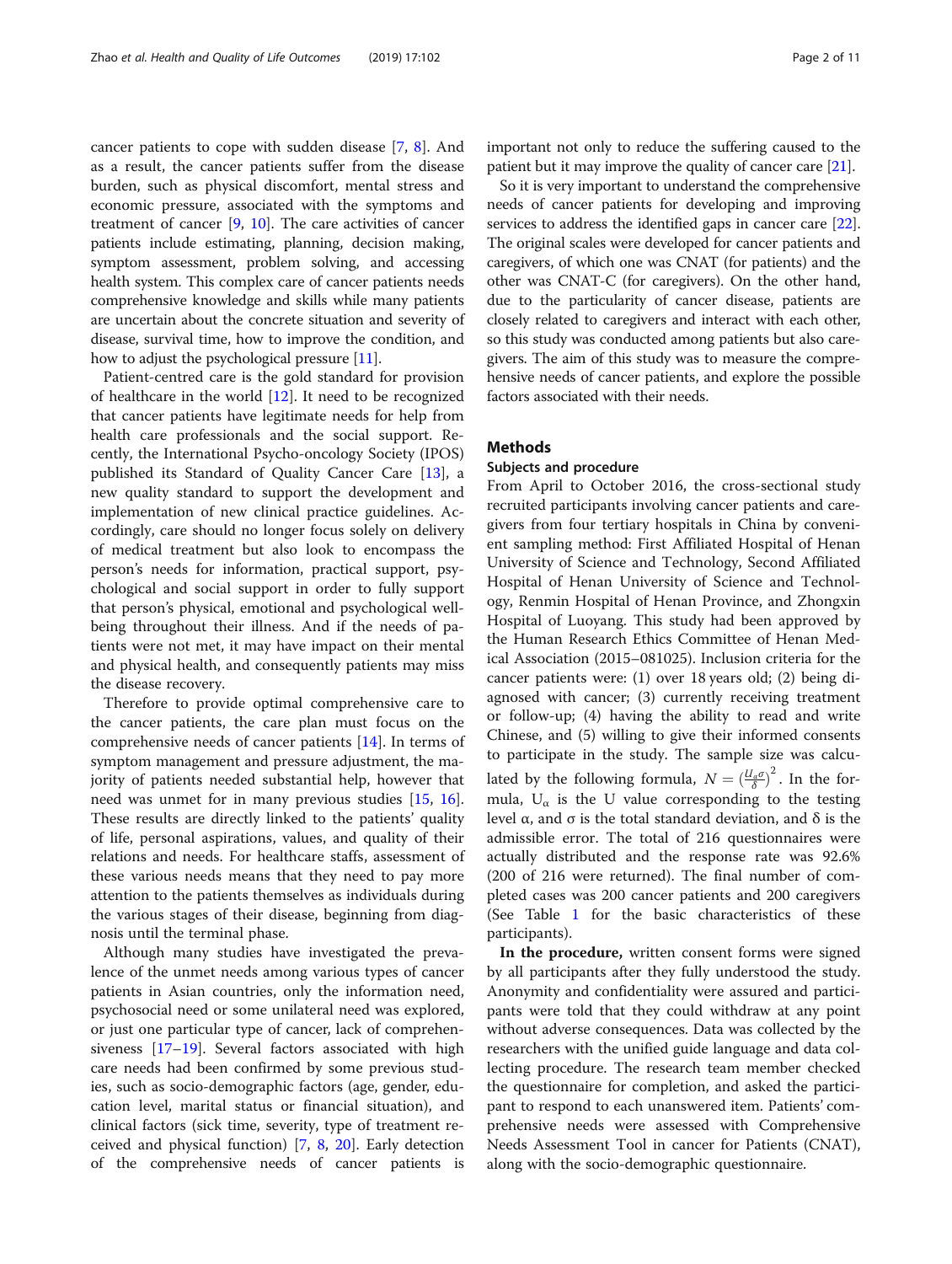<span id="page-2-0"></span>Zhao et al. Health and Quality of Life Outcomes (2019) 17:102 Page 3 of 11

Table 1 Demographic characteristics of 200 dyads of cancer

Table 1 Demographic characteristics of 200 dyads of cancer patients and caregivers (Continued)

| patients and caregivers                 |                       | patients and caregivers (Continued)     |
|-----------------------------------------|-----------------------|-----------------------------------------|
|                                         | $N$ (%)/Mean $\pm$ SD |                                         |
| Patient( $N_1 = 200$ )                  |                       | Reproductive system                     |
| Age                                     | $54.87 \pm 12.45$     | Osteosarcoma                            |
| $\geq 60$                               | 129 (64.5)            | Others                                  |
| <60                                     | 71 (35.5)             | Time since diagnosis (year)             |
| Gender                                  |                       | <1                                      |
| Male                                    | 96 (48.0)             | $1 - 3$                                 |
| Female                                  | 104 (52.0)            | >3                                      |
| Ethnic                                  |                       | Treatment measures                      |
| Han                                     | 194 (97.0)            | operation                               |
| Minorities                              | 6(3.0)                | radiotherapy                            |
| Occupation                              |                       | chemotherapy                            |
| No fixed occupation                     | 35 (17.5)             | comprehensive therapy                   |
| worker                                  | 17(8.5)               | Caregiver( $N_2 = 200$ )                |
| farmer                                  | 85 (42.5)             | Age                                     |
| Cadre                                   | 22 (11.0)             | $\geq 60$                               |
| retire                                  | 35 (17.5)             | <60                                     |
| Others                                  | 6(3.0)                | Gender                                  |
| Marital status                          |                       | Male                                    |
| married                                 | 188 (94.0)            | Female                                  |
| unmarried                               | 7(3.5)                | Ethnic                                  |
| widowed                                 | 5(2.5)                | Han                                     |
| divorced                                | 0(0)                  | Minorities                              |
| Education                               |                       | Occupation                              |
| Primary school                          | 53 (26.5)             | No fixed                                |
| Junior high school                      | 71 (35.5)             | occupation                              |
| Senior high school                      | 53 (26.5)             | worker                                  |
| College                                 | 23 (11.5)             | farmer                                  |
| Family monthly income per capita (yuan) |                       | Cadre                                   |
| < 500                                   | 50 (25.0)             | retire others                           |
| $500 - 1000$                            | 63 (31.5)             | Marital status                          |
| 1000~2000                               | 48 (24.0)             | married                                 |
| >2000                                   | 39 (19.5)             | unmarried                               |
| Medical expense                         |                       | widowed                                 |
| Public expense                          | 11(5.5)               | divorced                                |
| Own expense                             | 20 (10.0)             | Education                               |
| Medical insurance                       | 169 (84.5)            | Primary school                          |
| Metastasis                              |                       | Junior high school                      |
| No                                      | 95 (47.5)             | Senior high school                      |
| Yes                                     | 105 (52.5)            | College                                 |
| Type of disease                         |                       | Family monthly income per capita (yuan) |
| Digestive system                        | 90 (45.0)             | < 500                                   |
| Respiratory system                      | 34 (17.0)             | $500 - 1000$                            |
| Blood system                            | 4(2.0)                | 1000~2000                               |

N (%)/Mean ± SD

 $8(4.0)$  $14 (7.0)$ 50 (25.0)

<1 143 (71.5) 36 (18.0) >3 21 (10.5)

30 (15.0) 10 (5.0) 41 (20.5) 119 (59.5)

 $44.26 \pm 11.51$ 57 (28.5) 143 (71.5)

98 (49.0) 102 (51.0)

198 (99.0)  $2(1.0)$ 

45 (22.5) 31 (15.5) 63 (31.5) 29 (14.5) 19 (9.5) 13 (6.5)

167 (83.5) 30 (15.0)  $2(1.0)$  $1 (0.5)$ 

22 (11.0) 65 (32.5) 54 (27.0) 59 (29.5)

32 (16.0) 60 (30.0) 53 (26.5)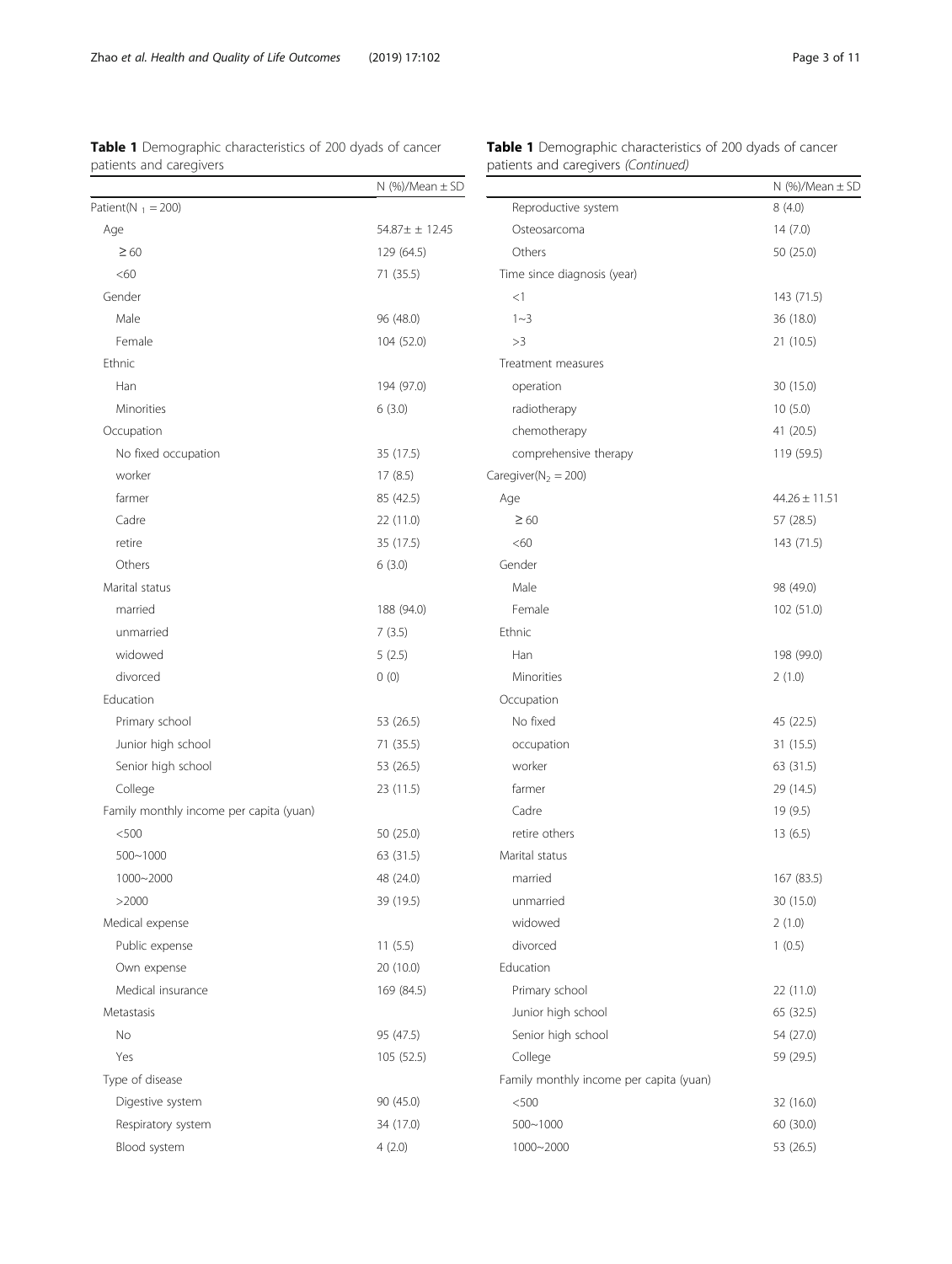|                                     | <b>Table 1</b> Demographic characteristics of 200 dyads of cancer |  |  |
|-------------------------------------|-------------------------------------------------------------------|--|--|
| patients and caregivers (Continued) |                                                                   |  |  |

|                           | $N$ (%)/Mean $\pm$ SD |
|---------------------------|-----------------------|
| >2000                     | 55 (27.5)             |
| Number of caregivers      |                       |
| 1                         | 119 (59.5)            |
| $\overline{2}$            | 63 (31.5)             |
| 3 or more                 | 18 (9.0)              |
| Together with patient     |                       |
| Yes                       | 181 (90.5)            |
| <b>No</b>                 | 19 (9.5)              |
| Relationship with patient |                       |
| Spouse                    | 84 (42.0)             |
| Brother /sister           | 3(1.5)                |
| Child                     | 88 (44.0)             |
| Parent                    | 18 (9.0)              |
| others                    | 7(3.5)                |

### Measures

### **CNAT**

CNAT The CNAT was initially developed and validated by Shim E.J. in a large scale involving 2661 cancer patients throughout Korea [[23\]](#page-9-0). The Cronbach's α for the scale was 0.97, and for subscales, it varied from 0.80 to 0.97. Principal component analysis resulted in an 7-factor structure explaining 64.2% of the total variance. For the first time, CNAT was translated into Chinese to assess the comprehensive needs of cancer patients in China. The Chinese version of CNAT has 59 items, a total of seven domains(Information, Psychological Problems, Health Care Staffs, Physical Symptoms, Hospital Facilities and Services, Social /Religious /Spiritual Support and Practical Support), assessing the comprehensive needs of cancer patients. Each item is scored from 0 to 3. "0" indicates "no need", "1" indicates "low need", "2" indicates "moderate need", while "3" indicates "high need". Standardization scoring method: Each dimension score = the practical score\*100/items\*3  $[24]$  $[24]$ . The Cronbach's α coefficient for the total CNAT score was 0.952, and 0.824–0.948 for the eight domains. Principal component analysis resulted in an 8-factor structure explaining 70.325%of the total variance [\[25](#page-9-0)].

This questionnaire contains 12 items, regarding sociodemographic and medical variables, such as age, gender, nationality, occupation, marital status, educational level, financial situation, with or without medical insurance, metastasis, disease type, time since diagnosis, and type of treatment.

This questionnaire contains 15 items, regarding sociodemographic and medical variables, such as age, gender, nationality, occupation, marital status, educational level, financial situation, number of caregivers, whether to live with patients, relationship with patients. Diagnosis and disease stage were both retrieved from hospital information systems at the participating centers. Diagnosis of the cancer was divided into digestive system cancer/ breast cancer/ respiratory system cancer/osteosarcoma/ reproductive system or other types. Disease stage of the patient was divided into two types "cancer metastasis or no cancer metastasis".

#### Statistical analyses

All statistical analyses were performed with SPSS for Windows statistical software, version 20.0 s (IBM Corp., Armonk, NY, USA). All tests were bilateral, and  $p < 0.05$ was considered as statistically significant.

The statistical description of the socio-demographic variables was carried out by frequency tables, means, and standard deviations. Domain scores of the comprehensive needs were calculated by averaging the score for each domain with subsequent linear transformation to a scale of 0–100 based on the EORTC scoring guideline [[24\]](#page-9-0). For patients group, the mean differences in domain scores for different characteristics groups were compared by either one-way ANOVA or non-parametric analyses to see how these scores related to their sociodemographic and patients' clinical characteristics (such as, the degree of disease, the treatment type and duration of cancer), depending on whether the data were normally or not normally distributed [[26](#page-9-0)]. In this preliminary analysis, the total and each of the seven domains of the CNAT score were entered as dependent variables. The independent variables included age, gender, nationality, occupation, marital status, educational level, financial situation, with or without medical insurance, metastasis, disease type, time since diagnosis, and type of treatment. Second, multivariate regression analysis was performed to evaluate the related factors of the comprehensive needs and each domain need.

#### Results

#### Participant characteristics

The socio-demographic characteristics of cancer patients and caregivers were listed in Table [1](#page-2-0). The mean age of cancer patients was  $54.87$  years old  $(SD = 12.45)$ , and 52.0% were female. Most of the patients (84.5%) had the medical insurance. 52.5% had metastasis, and the treatment measures varied. Regarding the duration of cancer since diagnosis, 71.5% was less than 1 year. The main cancer types are digestive system (45.0%), breast cancer (25.0%), and respiratory system (17.0%).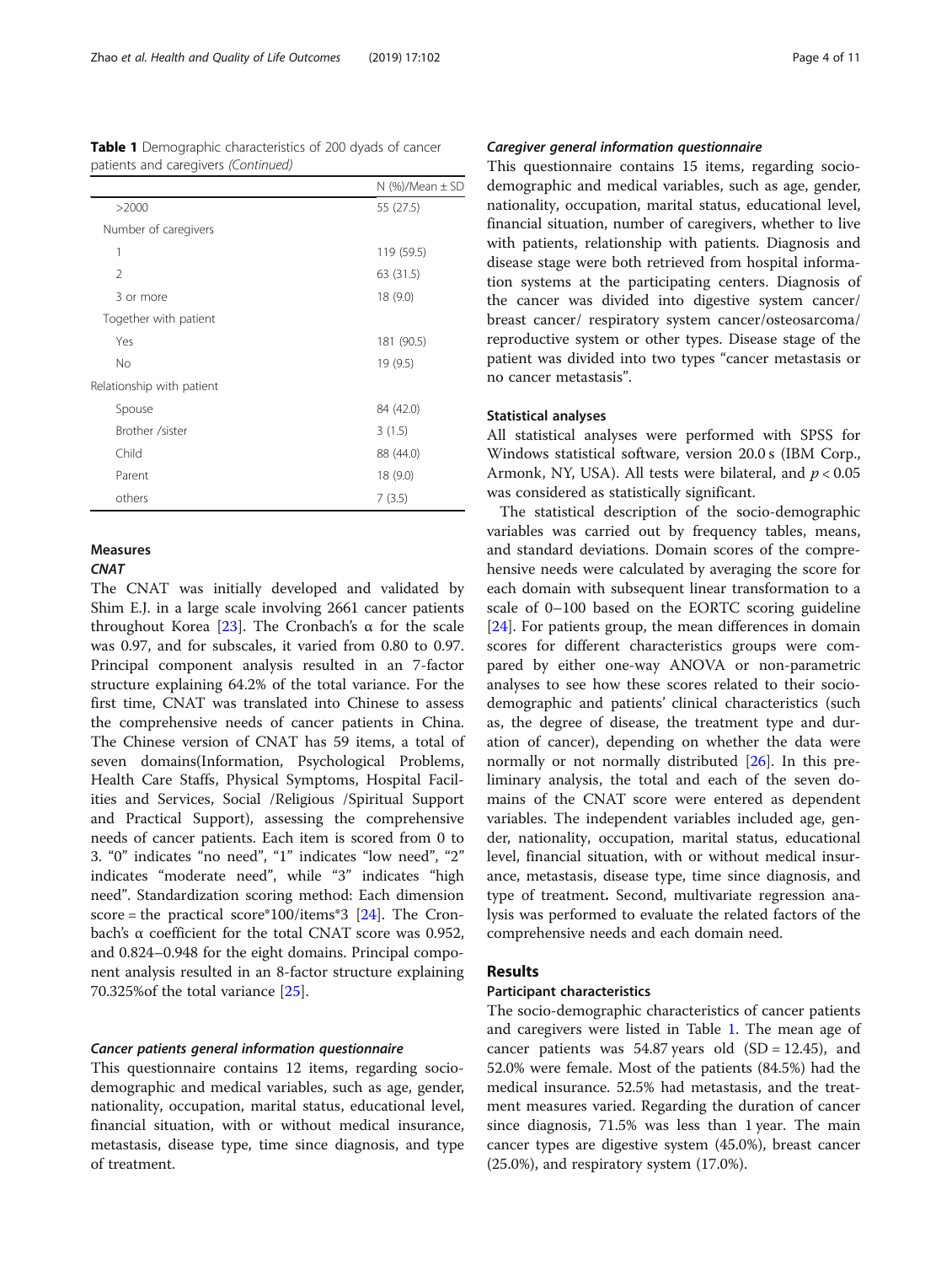#### The comprehensive needs of cancer patients

Overall, the comprehensive needs of cancer patients was moderate, with the standardized total score  $51.25$  (SD = 9.69). The mean scores of each domain were listed in the Table 2. The highest score of need was for Health Care Staffs  $(78.35 \pm 13.08)$ , followed by Information (71.18 ± 17.39) and Hospital Facilities and Services  $(52.65 \pm 13.35)$ . Conversely, the lowest need was for Physical Symptoms  $(35.12 \pm 16.68)$ .

### Factors associated with the comprehensive needs of cancer patients

In the Table [3,](#page-5-0) significant differences were found in the comprehensive needs of cancer patients according to the various patients and caregivers characteristics. In this preliminary analysis, patients who were younger, female, with low family monthly income, at their own expense, more than 3 years after diagnosis, and with highly educated caregivers had higher score of CNAT. Then, in multivariate regression analysis, the nominal scale variable was converted to dummy variables. As a result, the factor with the greatest influence on the comprehensive needs(total score of CNAT) of cancer patients was "gender (female)", followed by "medical insurance (at their own expense)" (Table [4](#page-7-0)). The overview of the risk factors of the comprehensive needs and each domain need of cancer patients was presented in Table [4](#page-7-0). For the first domain(Information), the gender, medical insurance, education and the number of caregivers were significantly associated with this need. In the domain of Psychological Problems, the gender, medical insurance, income, and with or no metastases were related to this need. For Health-care staff, the gender, medical insurance and education showed a higher need. The age, gender and treatment measures were related to the need for Physical Symptoms. For the domain of Hospital Facilities and Services, income, treatment measures, the age of caregivers, showed a higher need. The gender, education, and with or no metastasis showed a higher need for Social and Religious / Spiritual Support. The gender, medical insurance, income, duration of disease, the age of caregivers, showed a higher need for Practical Support.

#### **Discussion**

The present study is a questionnaire study including a relatively large sample of cancer patients with a range of cancer diagnoses at different times using the newly developed and validated questionnaire CNAT by specifically investigating the prevalence and risk factors of the comprehensive needs of cancer patients. Most previous studies addressing cancer patients have focused on the unmet needs [\[7,](#page-9-0) [11](#page-9-0), [12](#page-9-0), [16,](#page-9-0) [27](#page-9-0)–[29](#page-9-0)] or a single kind of demand (such as supportive care demand [[7](#page-9-0), [8,](#page-9-0) [14](#page-9-0), [15](#page-9-0)] and information need [\[17](#page-9-0), [30,](#page-9-0) [31\]](#page-9-0) or solely one kind of cancer(such as breast cancer, haematological cancer, lung cancer, Head and Neck Cancer, or cervical cancer). In addition, no previous studies have investigated the comprehensive needs of cancer patients (covering almost all aspects of demand) and their influencing factors. Therefore this study is a valuable supplement to the existing studies of cancer care. Moreover examining the comprehensive needs of cancer patients can inform the tailoring of interventions or supports to the specific needs, in order to enhance their quality of life [\[32\]](#page-9-0).

Regarding the cancer patients' status of need, one finding in this study was that the overall need of cancer patients was at medium upper level in agreement with previous findings  $[8, 33]$  $[8, 33]$  $[8, 33]$  $[8, 33]$ . Among the seven domains of needs, the highest score was the need for Health Care Staffs, followed by the need for Information and the need for Hospital Facilities and Services, which was to some extent in accordance with the preview studies including the unmet needs for health system, information, and patient support [\[34](#page-9-0), [35\]](#page-9-0). Most patients have always wanted a hospital staff who can talk about all aspects of their condition, treatment, and follow-up, with remaining unmet needs addressing mostly desire for information [\[36](#page-9-0)]. Our finding that the lowest score was the need for Physical Symptoms domain  $(35.12 \pm 16.68)$ , was inconsistent with a systematic review [[37\]](#page-9-0), which found the most frequently reported unmet needs were those in the activities of daily living domain, followed by psychological, information, psychosocial and physical domain, suggesting that the Chinese cancer patients were more inclined to focus on the needs of other aspects than the physical symptoms.

Table 2 The Comprehensive needs of cancer patients

|                |            | Information | Psychological<br>Problems | Health Care<br><b>Staffs</b> | Physical<br>Symptoms | Hospital Facilities<br>and Services | Social /Religious /<br>Spiritual Support | Practical<br>Support | Standardized<br>total score |
|----------------|------------|-------------|---------------------------|------------------------------|----------------------|-------------------------------------|------------------------------------------|----------------------|-----------------------------|
| N              | Valid      | 200         | 200                       | 200                          | 200                  | 200                                 | 200                                      | 200                  | 200                         |
|                | Missing    | $\mathbf 0$ | 0                         | $\Omega$                     |                      | $\Omega$                            | $\Omega$                                 | 0                    | $\mathbf{0}$                |
|                | Mean value | 71.1833     | 51.8333                   | 78.3542                      | 35.1250              | 52.6458                             | 38,3000                                  | 39.0278              | 51.2514                     |
| <b>SD</b>      |            | 17.39153    | 11.86331                  | 13.08062                     | 16.68756             | 13.34700                            | 12.46156                                 | 15.25653             | 9.69639                     |
| <b>Minimum</b> |            | 0.00        | 0.00                      | 4.17                         | 0.00                 | 0.00                                | 0.00                                     | 0.00                 | .69                         |
|                | Maximum    | 100.00      | 100.00                    | 100.00                       | 100.00               | 100.00                              | 100.00                                   | 100.00               | 93.22                       |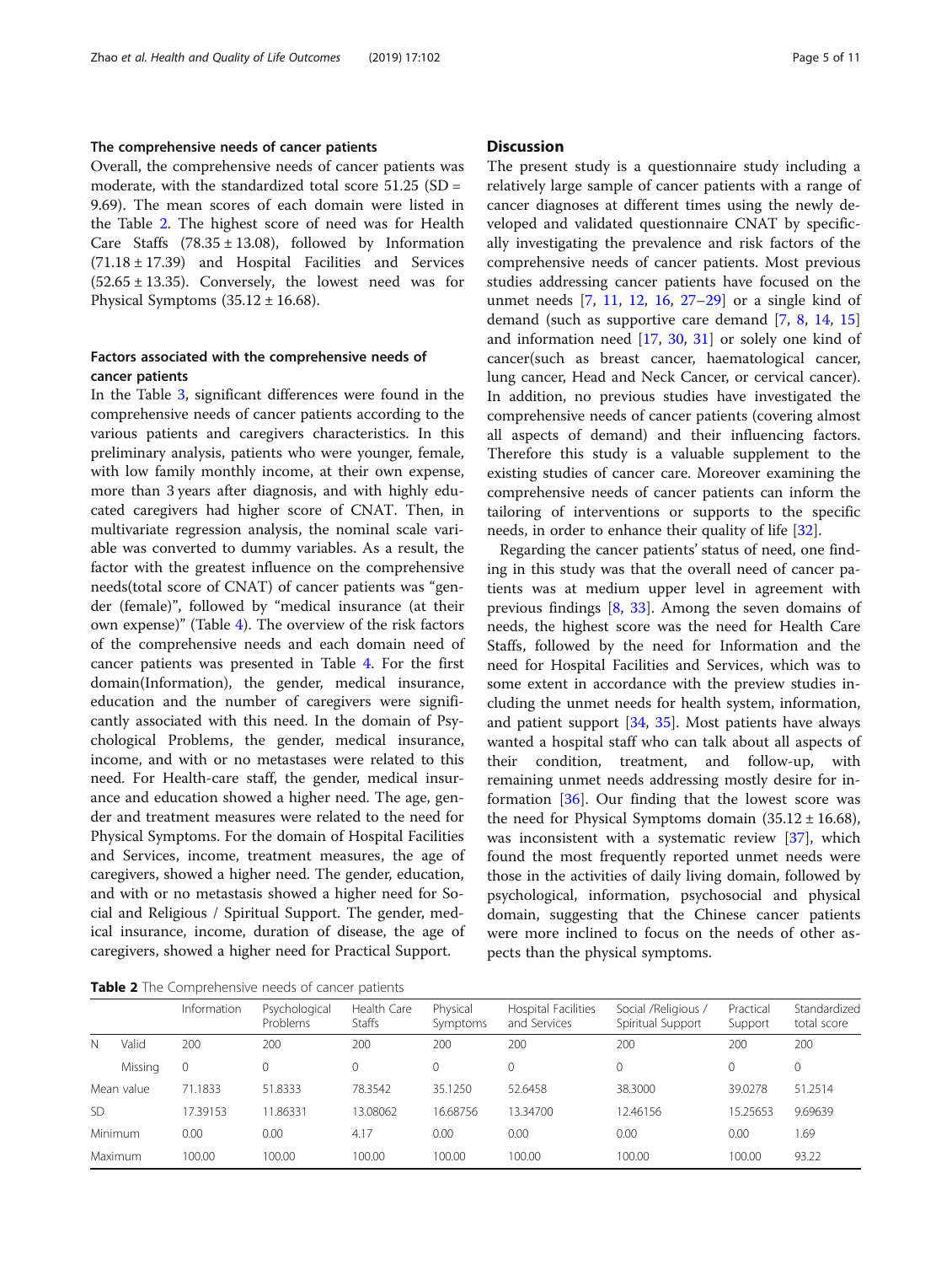<span id="page-5-0"></span>

| Table 3 Differences in patient's needs by patient and |                          |                                              | caregiver characteristics |                      |                                |                                     |                                            |                      |                                |
|-------------------------------------------------------|--------------------------|----------------------------------------------|---------------------------|----------------------|--------------------------------|-------------------------------------|--------------------------------------------|----------------------|--------------------------------|
|                                                       |                          | Information                                  | Psychological<br>Problems | Health-care<br>staff | Physical<br>Symptoms           | Hospital facilities<br>and services | Social and religious/<br>spiritual support | Practical<br>support | Standardized<br>total score    |
| Patient                                               |                          |                                              |                           |                      |                                |                                     |                                            |                      |                                |
| Age                                                   | $\geq 60$                | $65.23 \pm 14.75$                            | $44.24 \pm 13.15$         | $78.44 \pm 13.56$    | $30.58 \pm 7.57$               | $52.15 \pm 13.47$                   | $38.18 \pm 14.22$                          | $38.47 \pm 12.52$    | $45.08 \pm 9.23$               |
|                                                       | $< 60$                   | 74.16 ± 15.72*                               | $58.48 \pm 12.11*$        | $80.14 \pm 12.48$    | $38.26 \pm 11.72$ <sup>*</sup> | $53.28 \pm 14.56$                   | $37.09 \pm 15.56$                          | $39.57 \pm 13.55$    | $52.85 \pm 10.52$ *            |
| Gender                                                | Male                     | $69.13 \pm 16.05$                            | $45.35 \pm 12.40$         | $75.06 \pm 13.68$    | $30.40 \pm 13.80$              | $52.71 \pm 17.45$                   | $35.69 \pm 17.17$                          | $36.39 \pm 12.41$    | $42.63 \pm 9.80$               |
|                                                       | Female                   | $72.07 \pm 18.57$                            | $56.89 \pm 13.10*$        | $81.51 \pm 11.95*$   | $39.49 \pm 18.52$ *            | $54.03 \pm 13.13$                   | $42.05 \pm 13.77*$                         | $41.46 \pm 13.50*$   | $49.13 \pm 10.13*$             |
| Medical                                               | Public                   | $65.83 \pm 12.84$                            | $41.91 \pm 15.83$         | $72.77 \pm 14.85$    | $25.27 \pm 16.33$              | $60.12 \pm 10.57$ *                 | $52.50 \pm 27.88$ *                        | 39.55 ± 14.48        | $45.02 \pm 12.46$              |
|                                                       | Own                      | $75.00 \pm 15.40*$                           | $53.33 \pm 11.38$ *       | $80.95 \pm 16.12*$   | $46.94 \pm 17.33$ *            | $51.87 \pm 11.64$                   | $40.66 \pm 10.56$                          | $44.71 \pm 14.04*$   | $58.48 \pm 11.92$ <sup>*</sup> |
|                                                       | Insurance                | $70.23 \pm 17.25$                            | $42.49 \pm 11.27$         | $78.87 \pm 11.95$    | $33.90 \pm 16.50$              | $50.01 \pm 12.83$                   | $36.11 \pm 12.72$                          | $36.74 \pm 14.86$    | $46.73 \pm 11.34$              |
| Education                                             | Primary                  | $78.06 \pm 16.63*$                           | $53.05 \pm 12.27$         | 79.96 ± 10.08        | $36.83 \pm 19.47$              | $51.51 \pm 9.71$                    | $44.53 \pm 10.49*$                         | $40.35 \pm 13.55$    | $52.32 \pm 11.06*$             |
|                                                       | Junior                   | $70.45 \pm 16.72$                            | 48.65 ± 19.68             | 75.40 ± 13.63        | $33.55 \pm 16.17$              | $52.66 \pm 14.02$                   | $40.33 \pm 13.61$                          | $41.76 \pm 12.93$    | $51.48 \pm 11.13$              |
|                                                       | Senior                   | 69.45 ± 18.71                                | $52.01 \pm 14.82$         | $80.91 \pm 13.77$    | $33.95 \pm 15.59$              | $51.67 \pm 14.61$                   | $38.18 \pm 12.25$                          | $36.59 \pm 13.00$    | $47.73 \pm 9.54$               |
|                                                       | College                  | $70.25 \pm 17.60$                            | 48.20 ± 19.81             | $77.93 \pm 15.73$    | $36.44 \pm 13.70$              | $52.18 \pm 17.66$                   | $35.49 \pm 13.79$                          | 40.40 ± 19.52        | $49.62 \pm 8.32$               |
| Income                                                | 500                      | $70.06 \pm 17.64$                            | $42.53 \pm 12.65$         | $82.75 \pm 11.03$    | $35.61 \pm 19.29$              | $52.32 \pm 12.65$                   | $40.13 \pm 10.17$                          | $42.22 \pm 15.35$    | $56.11 \pm 11.07$ *            |
|                                                       | 500~1000                 | $68.46 \pm 15.18$                            | $36.45 \pm 16.43$         | $81.34 \pm 12.14$    | $33.28 \pm 14.63$              | $44.62 \pm 10.44$                   | 40.41 ± 13.77                              | $36.04 \pm 11.61$    | $46.47 \pm 10.41$              |
|                                                       | $1000 - 2000$            | $71.91 \pm 17.41$                            | $38.44 \pm 12.04$         | $80.13 \pm 13.75$    | $36.10 \pm 10.41$              | $55.03 \pm 10.66$                   | $40.49 \pm 12.41$                          | $41.56 \pm 13.82$    | $48.89 \pm 11.25$              |
|                                                       | 2000                     | $75.26 \pm 20.44$                            | $37.01 \pm 16.42$         | $82.50 \pm 15.49$    | $33.46 \pm 14.85$              | $56.82 \pm 17.06*$                  | 48.07 ± 16.27                              | $37.92 \pm 19.94$    | $50.63 \pm 10.22$              |
| Metastasis                                            | $\stackrel{\circ}{\geq}$ | $71.09 \pm 16.09$                            | $47.02 \pm 17.83$         | $79.32 \pm 13.16$    | $34.08 \pm 15.65$              | $54.23 \pm 12.59$                   | $38.53 \pm 8.30$                           | $38.89 \pm 13.64$    | $50.24 \pm 11.57$              |
|                                                       | Yes                      | $71.37 \pm 18.46$                            | $52.41 \pm 14.42$ *       | 77.54 ± 12.89        | $35.58 \pm 17.39$              | $52.46 \pm 17.14$                   | $42.05 \pm 10.51*$                         | $39.89 \pm 26.03$    | $52.06 \pm 9.15$               |
| Time since diagnosis (year)                           | $\overline{\vee}$        | $71.36 \pm 16.38$                            | $51.71 \pm 11.06$         | $78.57 \pm 12.93$    | $35.13 \pm 17.24$              | 53.04 ± 16.02                       | $40.14 \pm 16.06$                          | $40.16 \pm 13.97$ *  | $52.31 \pm 9.59$               |
|                                                       | $\sim$ 3                 | $65.55 \pm 19.62$                            | $45.64 \pm 11.12$         | 74.12 ± 15.55        | $33.30 \pm 14.90$              | $52.33 \pm 11.01$                   | $33.77 \pm 17.20$                          | $35.61 \pm 22.15$    | $46.18 \pm 9.26$               |
|                                                       | $\widetilde{\wedge}$     | $80.66 \pm 18.06*$                           | $59.83 \pm 16.26*$        | $84.79 \pm 17.07*$   | $35.83 \pm 15.30$              | $52.95 \pm 10.40$                   | $41.66 \pm 7.42$                           | $33.88 \pm 3.50$     | $56.38 \pm 10.27$ *            |
| Treatment                                             | operation                | $71.83 \pm 19.92$                            | $54.13 \pm 10.44$         | 79.54 ± 15.51        | $36.24 \pm 16.13$              | $53.53 \pm 15.43$                   | $37.81 \pm 10.24$                          | $39.69 \pm 17.94$    | $49.85 \pm 13.26$              |
|                                                       | radiotherapy             | $73.77 \pm 10.24$                            | $43.33 \pm 7.63$          | $75.88 \pm 4.81$     | $45.44 \pm 10.03*$             | $62.77 \pm 14.69*$                  | $40.33 \pm 14.03$                          | $38.88 \pm 18.86$    | $52.02 \pm 9.06$               |
|                                                       | chemotherapy             | $72.43 \pm 16.79$                            | 49.51 ± 13.47             | $76.56 \pm 12.35$    | $36.62 \pm 23.91$              | $51.26 \pm 15.78$                   | $36.17 \pm 13.20$                          | $37.23 \pm 12.28$    | $51.28 \pm 9.45$               |
|                                                       | comprehensive            | $69.56 \pm 17.07$                            | $51.38 \pm 11.85$         | $78.83 \pm 12.98$    | $32.51 \pm 13.94$              | $43.70 \pm 14.75$                   | $40.02 \pm 17.59$                          | $38.71 \pm 15.08$    | $50.05 + 9.56$                 |
| Caregiver                                             |                          |                                              |                           |                      |                                |                                     |                                            |                      |                                |
| Age                                                   | $\geq 60$                | $\widetilde{\mathcal{S}}$<br>$72.14 \pm 14.$ | $50.85 \pm 14.58$         | $79.13 \pm 10.28$    | $34.48 \pm 11.17$              | $53.22 \pm 10.65$ *                 | $38.26 \pm 14.44$                          | $42.34 \pm 12.67$    | $51.21 \pm 10.04$              |
|                                                       | $<\!60$                  | $\Theta$<br>$69.42 \pm 13$                   | $51.62 \pm 11.13$         | $77.07 \pm 15.11$    | $35.23 \pm 10.54$              | $50.75 \pm 17.49$                   | $39.53 \pm 10.74$                          | $35.36 \pm 18.26*$   | $50.03 \pm 11.72$              |
| Education                                             | Primary                  | $70.54 \pm 14.06$                            | $50.16 \pm 17.51$         | $65.21 \pm 12.38$    | $34.52 \pm 16.36$              | $46.36 \pm 10.68$                   | $25.75 \pm 10.46$                          | $39.82 \pm 13.05$    | $47.27 \pm 10.58$              |
|                                                       | Junior                   | 8<br>$69.62 \pm 12$                          | $50.25 \pm 16.43$         | $66.37 \pm 14.55$    | $35.37 \pm 15.82$              | $45.15 \pm 16.72$                   | $32.45 \pm 14.26$                          | $39.18 \pm 14.78$    | $50.16 \pm 10.43$              |
|                                                       | Senior                   | $72.83 \pm 14.51$                            | $51.26 \pm 10.44$         | $72.51 \pm 13.82$    | 34.16 ± 14.52                  | $50.26 \pm 14.72$                   | $35.11 \pm 12.37$                          | $38.56 \pm 12.53$    | $50.25 \pm 9.57$               |
|                                                       | College                  | $70.05 \pm 16.42$                            | $52.82 \pm 10.26$         | $81.16 \pm 12.52*$   | $37.34 \pm 14.46$              | $58.57 \pm 18.16*$                  | $48.45 \pm 16.46*$                         | $40.06 \pm 12.16$    | $55.17 \pm 10.25$ *            |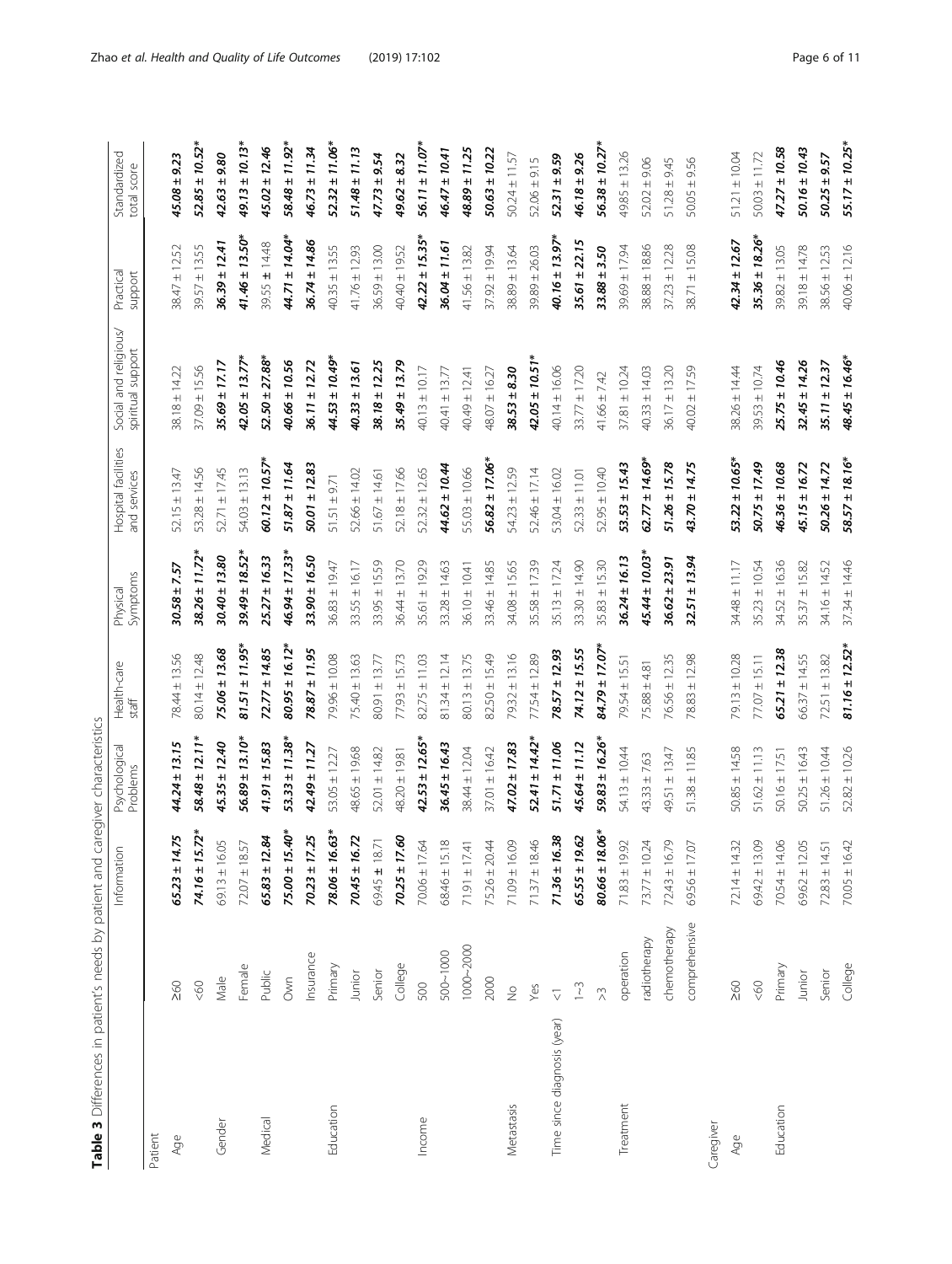| Table 3 Differences in patient's needs by patient and |           |                        | caregiver characteristics (Continued) |                      |                                     |                   |                                                                          |                   |                             |
|-------------------------------------------------------|-----------|------------------------|---------------------------------------|----------------------|-------------------------------------|-------------------|--------------------------------------------------------------------------|-------------------|-----------------------------|
|                                                       |           | Information            | Psychological<br><sup>p</sup> roblems | Health-care<br>staff | symptoms<br>Physical                | and services      | Hospital facilities Social and religious/ Practical<br>spiritual support | support           | Standardized<br>total score |
| Jumber of caregivers                                  |           | 5.43<br>$64.04 \pm 1$  | $49.27 \pm 13.51$                     | 77.45 ± 12.23        | $31.57 \pm 13.25$ 51.33 $\pm$ 14.73 |                   | 39.46 ± 10.47                                                            | 39.04 ± 17.25     | $50.64 \pm 11.47$           |
|                                                       |           | $4.25*$<br>$74.24 \pm$ | $52.58 \pm 11.03$                     | $80.68 \pm 12.23$    | $36.26 \pm 17.94$                   | $52.84 \pm 13.42$ | $38.71 \pm 13.79$                                                        | 38.43 ± 14.37     | $50.21 \pm 10.26$           |
|                                                       | 3 or more | 1.76<br>$81.82 \pm$    | $51.36 \pm 11.2$                      | $80.13 \pm 11.28$    | $40.53 \pm 12.42$ *                 | $52.92 \pm 12.87$ | $40.23 \pm 11.98$                                                        | $40.21 \pm 12.36$ | $51.27 \pm 9.29$            |
| Together with patient                                 | Yes       | $70.11 \pm 13.46$      | $50.77 \pm 12.29$                     | $78.84 \pm 12.31$    | $35.50 \pm 17.13$                   | $52.87 \pm 13.03$ | $33.77 \pm 8.02$                                                         | 39.24 ± 14.26     | $50.19 \pm 10.03$           |
|                                                       | ş         | $72.59 \pm 11.23$      | $52.96 \pm 10.51$                     | 77.88 ± 19.18        | $36.51 \pm 8.88$                    | 53.01 ± 12.68     | $42.74 \pm 12.01*$                                                       | $40.33 \pm 10.82$ | $51.71 \pm 9.36$            |

Note: The bold and italics with  $*$  indicated the  $p < 0.05$ Note: The bold and italics with  $*$  indicated the  $p < 0.05$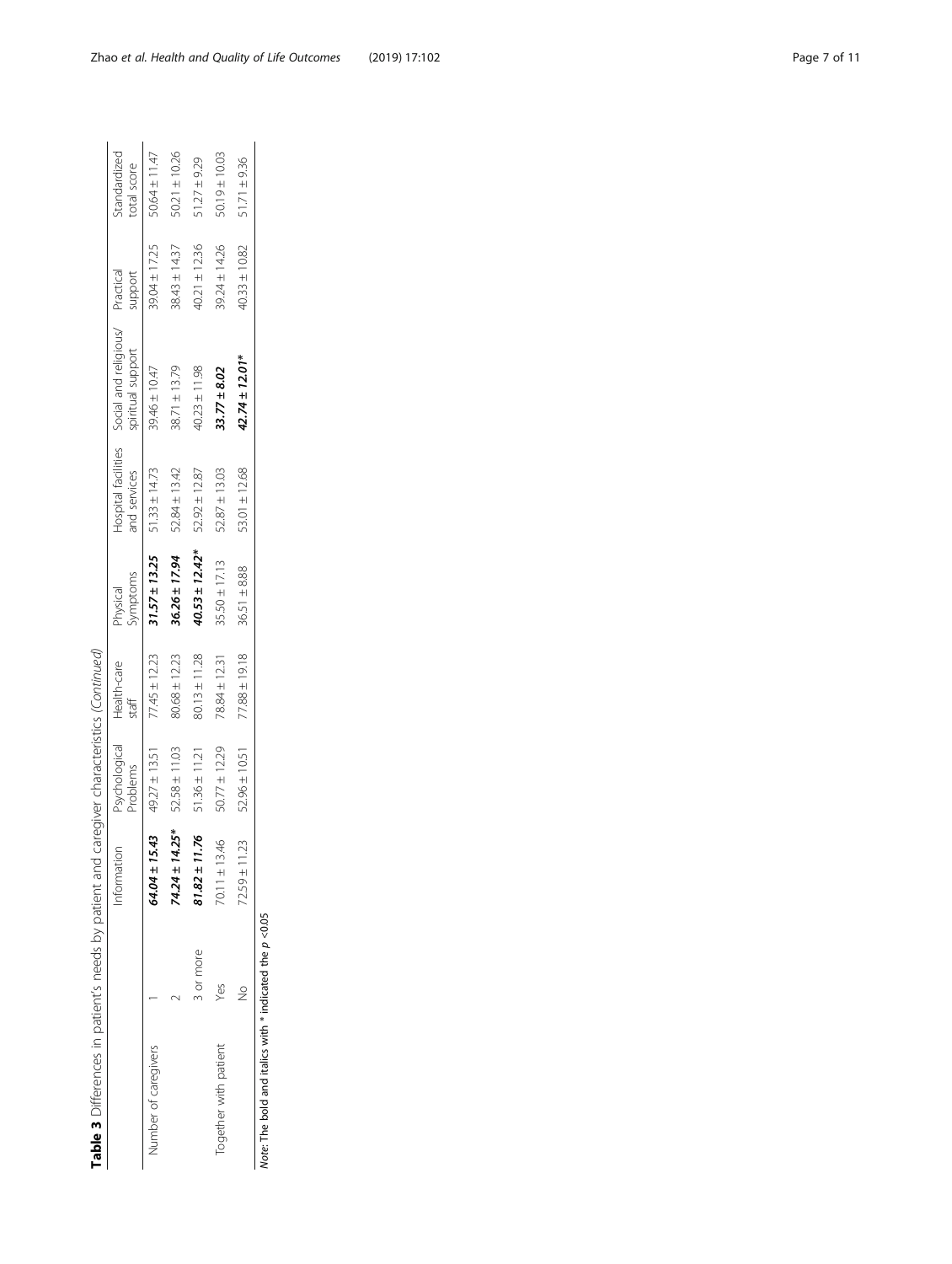<span id="page-7-0"></span>Table 4 Regression analysis for the comprehensive needs and each domain need and influencing factors

| Dependent variable                       | Independent variable <sup>a</sup>        | β     | <b>SE</b> | р       |
|------------------------------------------|------------------------------------------|-------|-----------|---------|
| Standardized total score of CNAT         | Gender (Female)                          | 0.423 | 4.308     | < 0.001 |
|                                          | Medical insurance (at their own expense) | 0.327 | 3.257     | < 0.001 |
|                                          | Income (500)                             | 0.236 | 4.336     | 0.015   |
|                                          | Caregiver Education (college)            | 0.303 | 2.205     | < 0.001 |
| Information                              | Age (Younger: <60)                       | 0.201 | 3.535     | 0.003   |
|                                          | Medical insurance (at their own expense) | 0.423 | 4.367     | < 0.001 |
|                                          | Education (Primary)                      | 0.218 | 3.264     | 0.021   |
|                                          | Number of caregivers(3 or more)          | 0.406 | 1.039     | < 0.001 |
| Psychological Problems                   | Gender (Female)                          | 0.228 | 2.541     | < 0.001 |
|                                          | Medical insurance (at their own expense) | 0.103 | 1.346     | 0.006   |
|                                          | Income (500)                             | 0.207 | 4.208     | < 0.001 |
|                                          | Metastasis (YES)                         | 0.114 | 2.335     | 0.034   |
| Health-care staff                        | Gender (Female)                          | 0.218 | 4.039     | 0.007   |
|                                          | Medical insurance (at their own expense) | 0.135 | 2.357     | 0.018   |
|                                          | Caregiver Education (college)            | 0.323 | 1.268     | < 0.001 |
| Physical Symptoms                        | Age (Younger: <60)                       | 0.236 | 2.553     | < 0.001 |
|                                          | Gender (Female)                          | 0.307 | 3.542     | < 0.001 |
|                                          | Treatment (radiotherapy)                 | 0.229 | 2.367     | 0.004   |
| Hospital Facilities and Services         | Income (2000)                            | 0.359 | 2.158     | < 0.001 |
|                                          | Treatment (radiotherapy)                 | 0.225 | 3.346     | 0.011   |
|                                          | Caregiver age (≥60)                      | 0.310 | 2.107     | < 0.001 |
| Social and Religious / Spiritual Support | Gender (Female)                          | 0.327 | 2.038     | 0.001   |
|                                          | Income (500)                             | 0.129 | 2.104     | 0.023   |
|                                          | Metastasis (YES)                         | 0.402 | 3.238     | < 0.001 |
| Practical Support                        | Gender (Female)                          | 0.405 | 3.208     | < 0.001 |
|                                          | Medical insurance (at their own expense) | 0.346 | 2.117     | 0.001   |
|                                          | Income (500)                             | 0.228 | 1.259     | < 0.001 |
|                                          | Time since diagnosis(<1 year)            | 0.309 | 2.037     | < 0.001 |
|                                          | Caregiver age (≥60)                      | 0.254 | 2.368     | 0.037   |

a Dummy variables: Gender (male) = 0, Age (≥60) = 0, Medical insurance (public) = 0, Income (500~1000) = 0, Education (college) = 0, Metastasis (NO) = 0, Time since diagnosis (1~3 year) = 0, Treatment (comprehensive) = 0, Caregiver age (<60) = 0, Caregiver Education (Primary) = 0

Our study also indicates that subgroups of cancer patients experience different types of needs, with the predictors of reporting some unmet need for help varying according to the domain examined. Sociodemographic characteristics were associated with comprehensive needs of cancer patients. In general, comprehensive care should be given to these patients who were female, with low family monthly income, at their own expense and with highly educated caregivers.

The present study indicated that gender is a relevant factor for being at risk of having more comprehensive needs and that female cancer patients are more likely to have unmet needs than male patients, especially need for Psychological Problems [\[38](#page-9-0)]. Similar findings have been confirmed to explain this difference, such as the female gender being

associated with increased anxiety and/or depressive disorders [[39\]](#page-9-0). Due to gender factor, female cancer patients are more psychologically affected than male patients and think more about many aspects of the disease [\[40\]](#page-9-0), which in turn leads to higher demand, especially for Psychological Problems [\[34](#page-9-0)], Health-care staff, Physical Symptoms, Social and religious / spiritual support and Practical Support. Therefore, female cancer patients should be monitored more carefully and may be a target population for providing more intensive care.

Owing to the high cost of treatment, low-income patients with cancer experienced high levels of unmet needs across a wide range of psychosocial needs, such as the practical, health professional and cancer-related information, which had been confirmed by previous studies [\[41\]](#page-9-0). Likewise,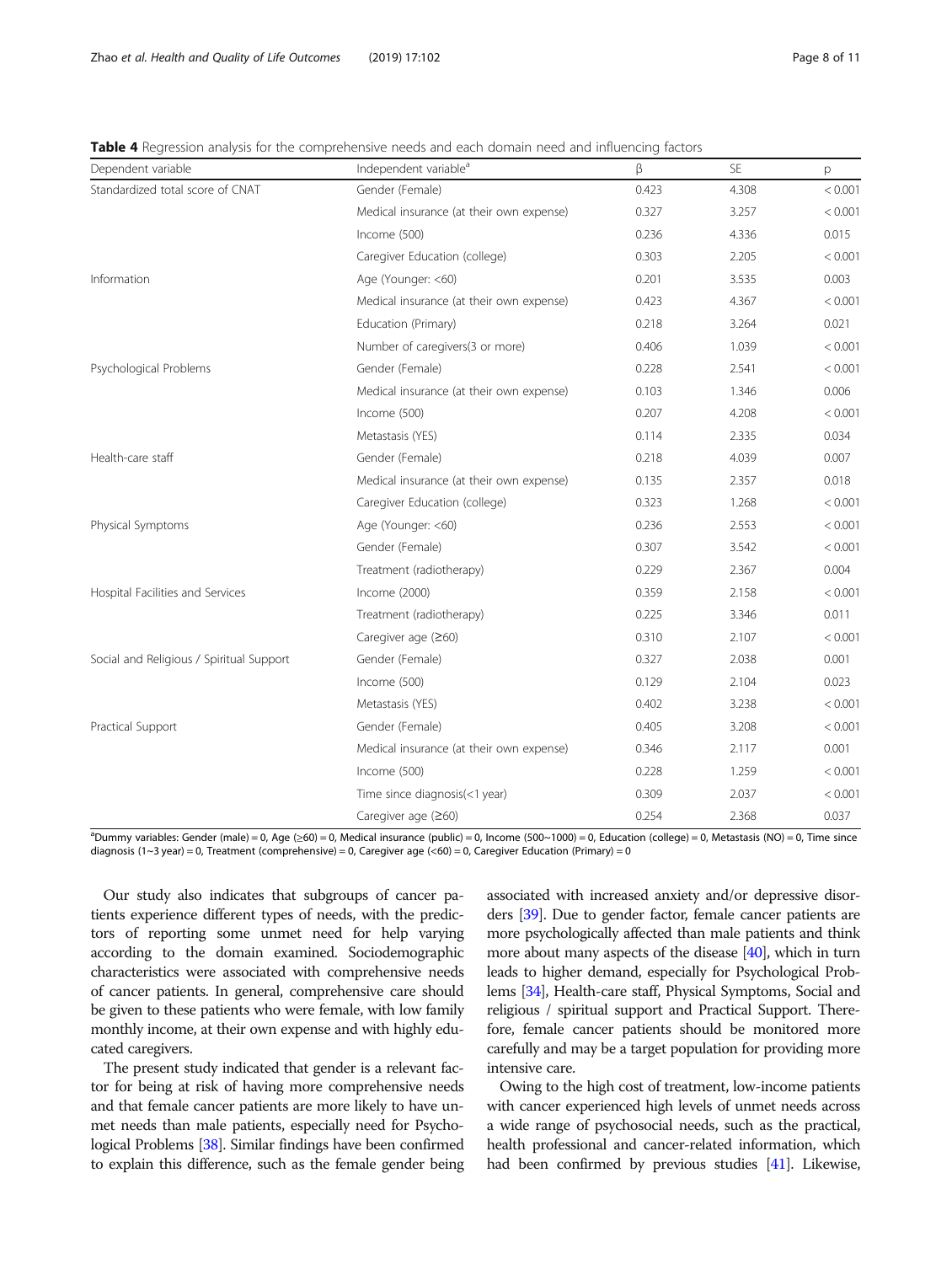many patients at their own expense also face economic pressure because of no insurance, which may lead to high need for psychosocial support, especially financial support. Financial stress and strain due to cancer, have been shown to be associated with adverse psychological outcomes in breast and prostate cancer patients [[42](#page-9-0), [43\]](#page-10-0) and thus the intersection with psychological unmet needs is not unexpected. Accordingly, to bridge the gap between increasing cancer patients needs and limited resources, the development of interventions designed to aid in cancer patients screening and resource identification should be suggested.

Our data may suggest that patients with lower educational levels or with highly educated caregivers reported higher comprehensive needs. These findings correspond with the results of the previous studies [\[44](#page-10-0), [45](#page-10-0)]. It may be that cancer patients with lower educational levels reported a greater need for transportation services, treatment near their house and help with economic burden, as well as help with worries that they would become a burden to others. On the other hand, the educated caregivers have better access to health facilities and information about cancer care, whereas they need more information about how to provide better care of the patients.

Analysis of influencing factors of needs in different domains indicated special consideration may need to be given when planning the care of cancer patients of different characteristics; such as focusing on providing information for younger, at their own expense, less educated patients and with three or more caregivers. For patients who were female, at their own expense, low income and with metastasis, necessary psychological care may need to be provided. And for female patients who were at their own expense and with highly educated caregivers, health-care staffs should communicate more with them to increase their sense of trust and security. Younger, female patients and perceived with radiotherapy showed a greater need for physical symptoms, so more interpretation and guidance should be provided to them. For patients with high income, perceived with radiotherapy, with older caregivers, the provision hospital facilities and services should be paid more attention to. Social and religious / spiritual support should be provided for female patients, low educated and with metastasis. Last, practical support should be provided for female patients, with medical care at their own expense, low income, diagnosed less than a year and with older caregivers, such as transportation services or financial support. These findings suggest that interventions that mobilize social and health care support may, therefore, provide multilevel benefits across the cancer trajectory according to the different characteristics of patients [[38](#page-9-0)].

#### Limitation

Even though the present study provides important information of comprehensive needs of cancer patients, it has some limitations including the cross-sectional design, sample bias, and the small sample size. First, participants in the study were drawn mainly from hospital patients who were receiving or had received treatment for their disease. This selection bias may have implications for the findings of the study to some extent. The findings therefore are likely to relate to the experiences of a sub-group of individuals who may be fitter than those who receive hospital treatment alone. Second, there is a risk of bias across the study to detect potentially vulnerable subgroups as being at risk because these subgroups are too small in numbers to be quantitatively analyzed as potential predictors of need. While the present study is able to elicit specific needs, it has small biased sample and we cannot generalize these findings to all cancer survivors. Further studies should be undertaken to confirm the present findings.

#### Conclusions

In view of our findings, we conclude that cancer patients experience high levels of needs for health-care staff and information, and the different needs are closely related to their sociological characteristics. Understanding the comprehensive needs of patients with cancer is essential to improving the care and outcomes. These findings highlight the importance of providing adequate support to address the diversity of patients needs, thereby ensuring sustainable provision of care and support to the patients. Future studies should incorporate patients' care interventions to better understand those individual situations and how they may influence the outcomes of cancer patients.

#### Abbreviation

CNAT: Comprehensive Needs Assessment Tool in cancer for Patients

#### Acknowledgements

We gratefully acknowledge the support of the several hospitals in Henan Povince. As well, we would like to thank the advisory committee, coinvestigators, research assistants, and all patients for participating in the study.

#### Authors' contributions

ZHAO XS: study design, data collection, manuscript preparation; WANG HY: study design, manuscript review; ZHANG LL: study design, manuscript review; LIU YH: data collection, manuscript preparation; CHEN HY: data collection; WANG Y: data collection; All authors read and approved the final version of manuscript.

#### Funding

This research was funded by Henan Science and Technology Department Project (172102310507).

#### Availability of data and materials

The data used for this study is confidential and cannot be made public. Individuals interested in obtaining specific data may contact Dr. Hongyun WANG [\(zxs1214@163.com\)](mailto:zxs1214@163.com).

#### Ethics approval and consent to participate

All procedures performed in studies involving human participants were in accordance with the ethical standards of the institutional and/or national research committee and with the 1964 Helsinki declaration and its later amendments or comparable ethical standards.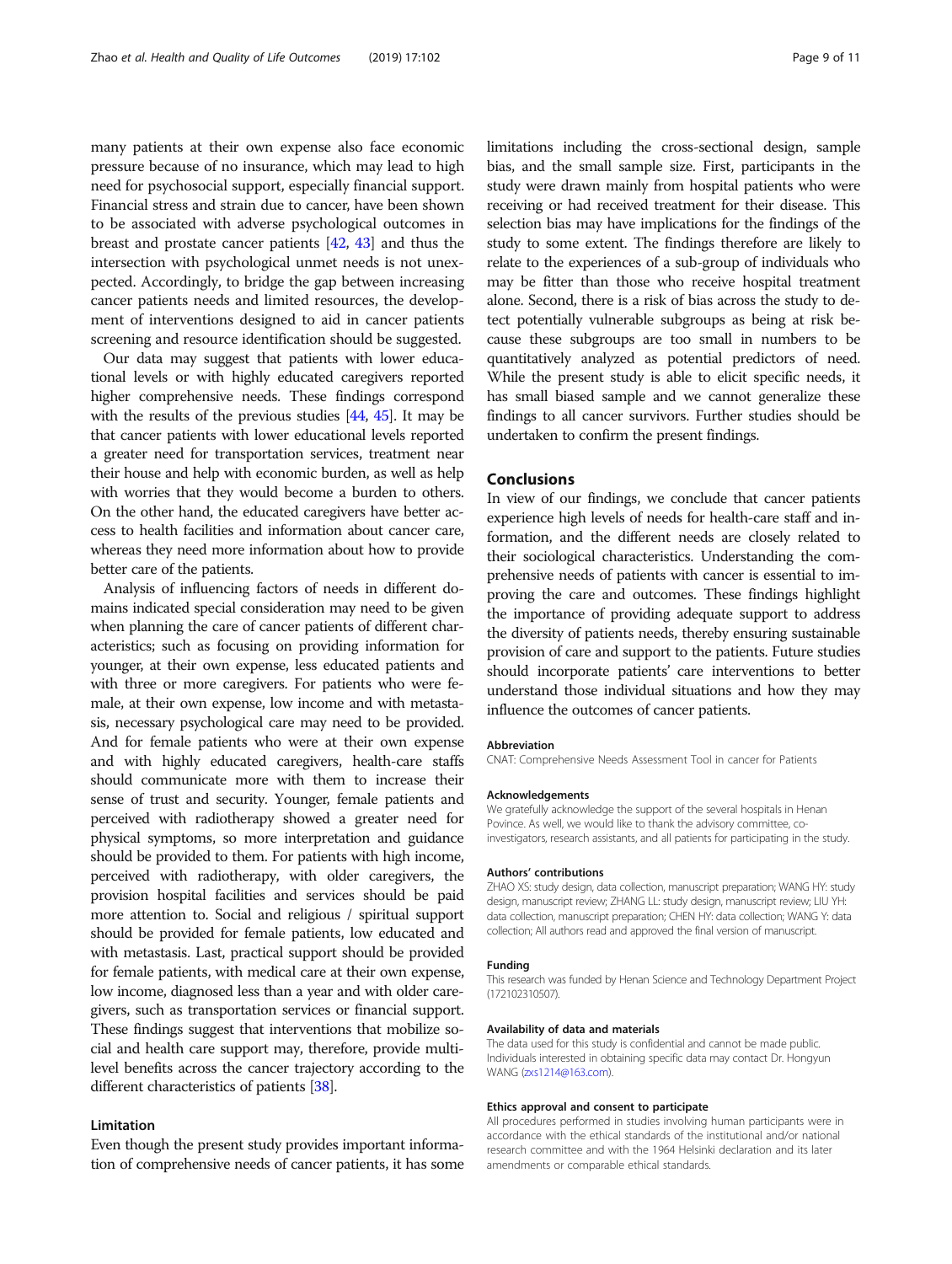#### <span id="page-9-0"></span>Consent for publication

Written, informed consent was obtained from all individual participants and/ or their legal guardians included in the study.

#### Competing interests

The authors declare that they have no competing interests.

#### Author details

<sup>1</sup>College of Nursing, Henan University of Science and Technology, Luoyang 471023, People's Republic of China. <sup>2</sup>The 1st Affiliated Hospital of Henan University of Science and Technology, Luoyang 471023, People's Republic of China. <sup>3</sup> Henan University of Science and Technology, Luoyang 471023, People's Republic of China.

# Received: 11 April 2018 Accepted: 3 June 2019<br>Published online: 13 June 2019

#### References

- 1. Torre LA, Bray F, Siegel RL, Ferlay J, Lortet-Tieulent J, Jemal A. Global cancer statistics, 2012. CA Cancer J Clin. 2015;65(2):87–108.
- 2. Pourhoseingholi MA, Ashtari S, Hajizadeh N, Fazeli Z, Zali MR. Systematic review of pancreatic cancer epidemiology in Asia-Pacific region: major patterns in GLOBACON 2012. Gastroenterol Hepatol Bed Bench. 2017;10(4):245–57.
- 3. Chen W, Zheng R, Baade PD, Zhang S, Zeng H, Bray F, Jemal A, Yu XQ, He J. Cancer statistics in China, 2015. CA Cancer J Clin. 2016;66(2):115–32.
- 4. Chirk JN, Chin HT, Nurdiana A, et al. Relationships between cancer pattern, country income and geographical region in Asia. BMC Cancer. 2015;15:613.
- 5. Matsuda T, Saika K. Worldwide burden of Cancer incidence in 2002 extrapolated from Cancer incidence in five continents Vol. IX. Jpn J Clin Oncol. 2012;42(11):1111–2.
- 6. Cui J, Song LJ, Zhou LJ, et al. Needs of family caregivers of advanced cancer patients: a survey in Shanghai of China. Eur J Cancer Care (Engl). 2014;23(4):562–9.
- 7. Ullrich A, Ascherfeld L, Marx G, Bokemeyer C, Bergelt C, Oechsle K. Quality of life, psychological burden, needs, and satisfaction during specialized inpatient palliative care in family caregivers of advanced cancer patients. BMC Palliat Care. 2017;16(1):31.
- 8. Uchida M, Akechi T, Okuyama T, et al. Patients' supportive care needs and psychological distress in advanced breast cancer patients in Japan. Jpn J Clin Oncol. 2011;41(4):530–6.
- Schmitz KH, Speck RM. Risks and benefits of physical activity among breast cancer survivors who have completed treatment. Womens Health (Lond). 2010;6(2):221–38.
- 10. Berian JR, Cuddy A, Francescatti AB, O'Dwyer L, Nancy You Y, Volk RJ, Chang GJ. A systematic review of patient perspectives on surveillance after colorectal cancer treatment. J Cancer Surviv. 2017;11(5):542–52.
- 11. Chiesi F, Bonacchi A, Primi C, Miccinesi G. Assessing unmet needs in patients with cancer: an investigation of differential item functioning of the needs evaluation questionnaire across gender, age and phase of the disease. PLoS One. 2017;12(7):e0179765.
- 12. Swash B, Hulbert-Williams N, Bramwell R. Unmet psychosocial needs in haematological cancer: a systematic review. Support Care Cancer. 2014; 22(4):1131–41.
- 13. Holland J, Watson M, Dunn J. The IPOS new international standard of quality Cancer care: integrating the psychosocial domain into routine care. Psycho-Oncology. 2011;20(7):677–80.
- 14. Maguire R, Papadopoulou C, Kotronoulas G, et al. A systematic review of supportive care needs of people living with lung cancer. Eur J Oncol Nurs. 2013;17(4):449–64.
- 15. Lam WW, Au AH, Wong JH, et al. Unmet supportive care needs: a crosscultural comparison between Hong Kong Chinese and German Caucasian women with breast cancer. Breast Cancer Res Treat. 2011;130(2):531–41.
- 16. Morrison V, Henderson BJ, Zinovieff F, et al. Common, important, and unmet needs of cancer outpatients. Eur J Oncol Nurs. 2012;16(2):115–23.
- 17. Fang CY, Heckman CJ. Informational and support needs of patients with head and neck Cancer: current status and emerging issues. Cancers Head Neck. 2016;1(15). [https://doi.org/10.1186/s41199-016-0017-6.](https://doi.org/10.1186/s41199-016-0017-6)
- 18. Cardoso F, Harbeck N, Mertz S, et al. Evolving psychosocial, emotional, functional, and support needs of women with advanced breast cancer: results from the count us, know us, join us and Here & now surveys. Breast. 2016;28:5–12.
- 19. Sharma RK, Astrow AB, Texeira K, et al. The spiritual needs assessment for patients (SNAP): development and validation of a comprehensive instrument to assess unmet spiritual needs. J Pain Symptom Manag. 2012; 44(1):44–51.
- 20. Zebrack BJ, Block R, Hayes-Lattin B, et al. Psychosocial service use and unmet need among recently diagnosed adolescent and young adult cancer patients. Cancer. 2013;119(1):201–14.
- 21. Luutonen S, Vahlberg T, Eloranta S, et al. Breast cancer patients receiving postoperative radiotherapy: distress, depressive symptoms and unmet needs of psychosocial support. Radiother Oncol. 2011;100(2):299–303.
- 22. White K, D'Abrew N, Katris P. Et.al. Mapping the psychosocial and practical support needs of cancer patients in Western Australia. Eur J Cancer Care (Engl). 2012;21(1):107–16.
- 23. Shim EJ, Lee KS, Park JH, et al. Comprehensive needs assessment tool in cancer (CNAT): the development and validation. Support Care Cancer. 2011; 19(12):1957–68.
- 24. Shin DW, Park JH, Shim EJ, et al. The development of a comprehensive needs assessment tool for cancer-caregivers in patient-caregiver dyads. Psychooncology. 2011;20(12):1342–52.
- 25. XS Z, LL Z, LI ZZ. Validation of Chinese version of the comprehensive needs assessment tool for cancer patients. Chin J Nurs. 2017;52(1):34–9 In Chinese.
- 26. Awadalla AW, Ohaeri JU, Gholoum A, et al. Factors associated with quality of life of outpatients with breast cancer and gynecologic cancers and their family caregivers: a controlled study. BMC Cancer. 2007;7:102.
- 27. Scagliotti GV, Bironzo P, Vansteenkiste JF. Addressing the unmet need in lung cancer: the potential of immune-oncology. Cancer Treat Rev. 2015;41(6):465–75.
- 28. Walling AM, Keating NL, Kahn KL, et al. Lower patient ratings of physician communication are associated with unmet need for symptom Management in Patients with Lung and Colorectal Cancer. J Oncol Pract. 2016;12(6):e654–69.
- 29. King AJ, Evans M, Moore TH, et al. Prostate cancer and supportive care: a systematic review and qualitative synthesis of men's experiences and unmet needs. Eur J Cancer Care (Engl). 2015;24(5):618–34.
- 30. Alamanou GD, Balokas AS, Fotos VN, et al. Information needs of cancer patients: validation of the Greek Cassileth's information styles questionnaire. Eur J Oncol Nurs. 2016;20:49–57.
- 31. Beernaert K, Haverbeke C, Van Belle S, et al. Information needs about palliative care and euthanasia: a survey of patients in different phases of their cancer trajectory. Patient Educ Couns. 2018;101(1):132–8.
- 32. So WK, Choi KC, Chen JM, et al. Quality of life in head and neck cancer survivors at 1 year after treatment: the mediating role of unmet supportive care needs. Support Care Cancer. 2014;22(11):2917–26.
- 33. Bibby H, White V, Thompson K, et al. What are the unmet needs and care experiences of adolescents and Young adults with Cancer? A systematic review. J Adolesc Young Adult Oncol. 2017;6(1):6–30.
- 34. Sakamoto N, Takiguchi S, Komatsu H, et al. Supportive care needs and psychological distress and/or quality of life in ambulatory advanced colorectal cancer patients receiving chemotherapy: a cross-sectional study. Jpn J Clin Oncol. 2017;47(12):1157–61.
- 35. Nguyen T, Anota A, Brédart A, et al. A longitudinal analysis of patient satisfaction with care and quality of life in ambulatory oncology based on the OUT-PATSAT35 questionnaire. BMC Cancer. 2014;14(1):1–12.
- 36. Au A, Lam W, Tsang J, et al. Supportive care needs in Hong Kong Chinese women confronting advanced breast cancer. Psychooncology. 2013;22(5):1144–51.
- 37. Harrison JD, Young JM, Price MA, et al. What are the unmet supportive care needs of people with cancer? A systematic review. Support Care Cancer. 2009; 17(8):1117–28.
- 38. Rowlands IJ, Janda M, McKinnon L, et al. Prevalence, predictors, and correlates of supportive care needs among women 3–5 years after a diagnosis of endometrial cancer. Support Care Cancer. 2014;23:1205–14.
- 39. Bijl RV, De Graaf R, Ravelli A, et al. Gender and age-specific first incidence of DSM-III-R psychiatric disorders in the general population. Results from the Netherlands mental health survey and incidence study (NEMESIS). Soc Psychiatry Psychiatr Epidemiol. 2002;37:372–9.
- 40. Urbaniec OA, Collins K, Denson LA, et al. Gynecological cancer survivors: assessment of psychological distress and unmet supportive care needs. J Psychosoc Oncol. 2011;29:534–51.
- 41. Yi M, Park K, Park EY. Psychosocial needs of low-income people with cancer in Korea. Eur J Oncol Nurs. 2014;18(6):549–56.
- 42. Sharp L, Carsin A-E, Timmons A. Associations between cancer-related financial stress and strain and psychological well-being among individuals living with cancer. Psycho-Oncology. 2013;22(4):745–55.